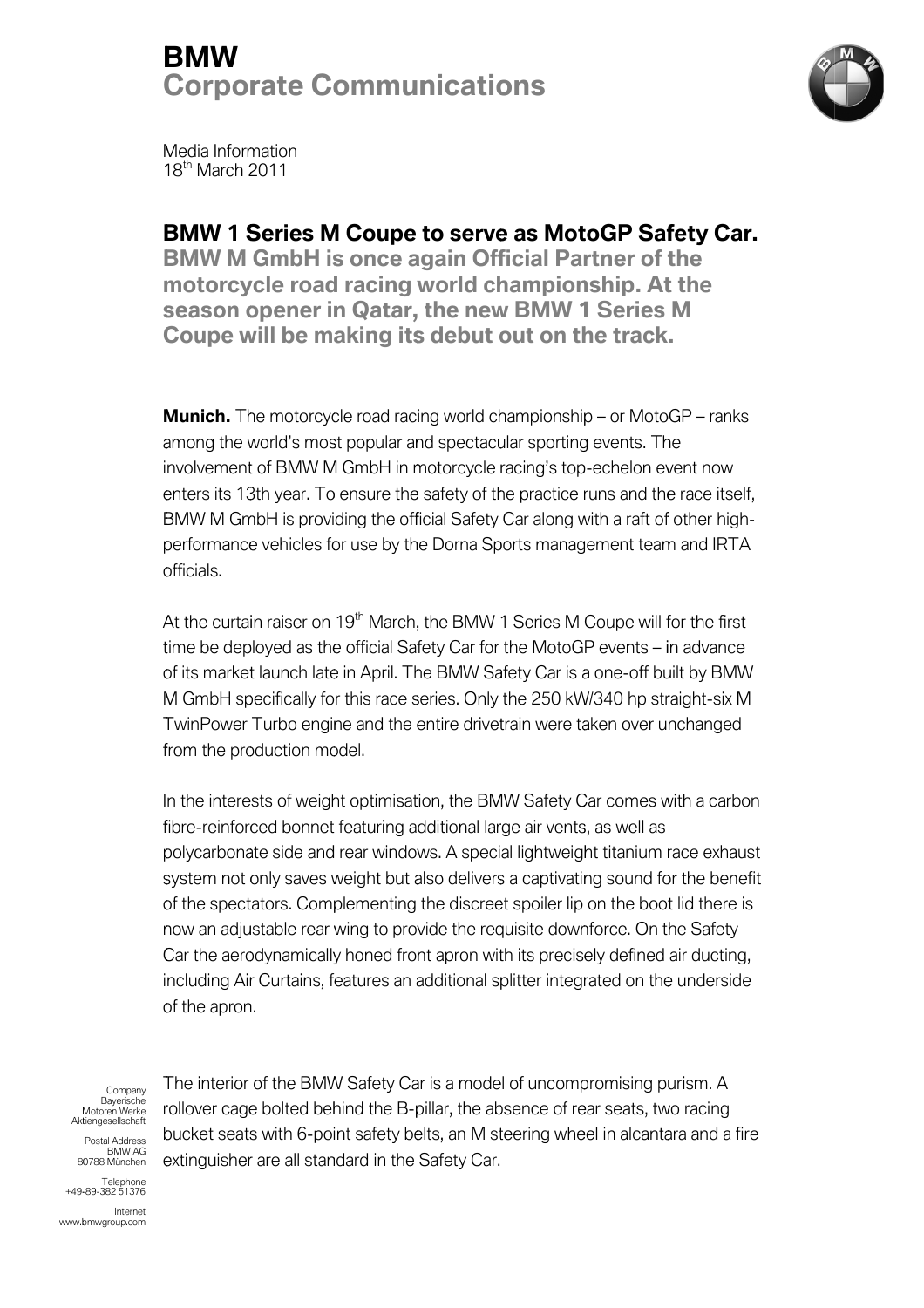# BMW Corporate Communications



Media Information

<sub>Date</sub> 18th March 2011

### Subject BMW 1 Series M Coupé to serve as MotoGP Safety Car.

 $P_{\text{aq}}$  2

The suspension technology of the BMW 1 Series M Coupe was specially adapted for the Safety Car. Its high-performance suspension system boasts an adapted for the Safety Car. Its high-performance suspension system boasts a<br>adjustable race track set-up that includes a sports-tuned chassis in which the dampers are independently adjustable for bump and rebound. The BMW Safety Car runs on 19 19-inch mixed tyres measuring 255/35 at the front and 285/30 at the rear. Vehicle height is variably selectable and the camber of the front and rear axle can be altered to suit the circuit topography. The braking system of the BMW 1 Series M Coupe replaced in the Safety Car with a six-piston fixed-calliper racing brake system. inch mixed tyres measuring 255/35 at the front and 285/30<br>• height is variably selectable and the camber of the front ar<br>• ed to suit the circuit topography. The braking system of the<br>M Coupe, already designed for extremel -up that includes a sports-tuned chassis in which the<br>tily adjustable for bump and rebound. The BMW Safe<br>ad tyres measuring 255/35 at the front and 285/30 at<br>s variably selectable and the camber of the front and<br>t the circ

The deployment of the brand-new BMW 1 Series M Coupe Safety Car marks replaced in the Safety Car with a six-piston fixed-calliper racing brake system.<br>The deployment of the brand-new BMW 1 Series M Coupe Safety Car marks<br>the continuation of BMW M GmbH's successful partnership – begun in 1999 with Dorna Sports, the organisers of the MotoGP World Championship. With a fleet of eight vehicles, BMW is supporting the safe running of the motorcycle world championship in the current race season. As well as the official BMW 1 Series M Coupe Safety Car, this year sees two further reserve Safety Cars from BMW M GmbH present at the track: a BMW X6 M and a BMW M3. In addition, the organising team has been given a BMW X5 M for the Safety Officer and a BMW ActiveHybrid X6 for the stewards. On call this season as a Medical Car is a BMW 535i Touring. There will also be two Safety Bikes contributing to the safe running of race weekends: a BMW S 1000 RR and a BMW HP2 S Sport. The running of race weekends: a BMW S 1000 RR and a BMW HP2 Sport. <sup>-</sup><br>ceremonial handover of the vehicles took place at BMW M in Garching-Hochbrück on 28<sup>th</sup> February 2011. It was on this occasion that Dr Kay Segler, Director of BMW M GmbH, and Carmelo Ezpeleta, CEO Dorna Sports, made an advance announcement that the successful partnership would be extended until 2016, before sealing the agreement in a signing ceremony. new BMW 1 Series M Coupe Safety Car marks<br>mbH's successful partnership – begun in 1999<br>ers of the MotoGP World Championship. With a<br>supporting the safe running of the motorcycle<br>rent race season. As well as the official BM with Dorna Sports, the organisers of the MotoGP World Championship. With a<br>fleet of eight vehicles, BMW is supporting the safe running of the motorcycle<br>world championship in the current race season. As well as the officia